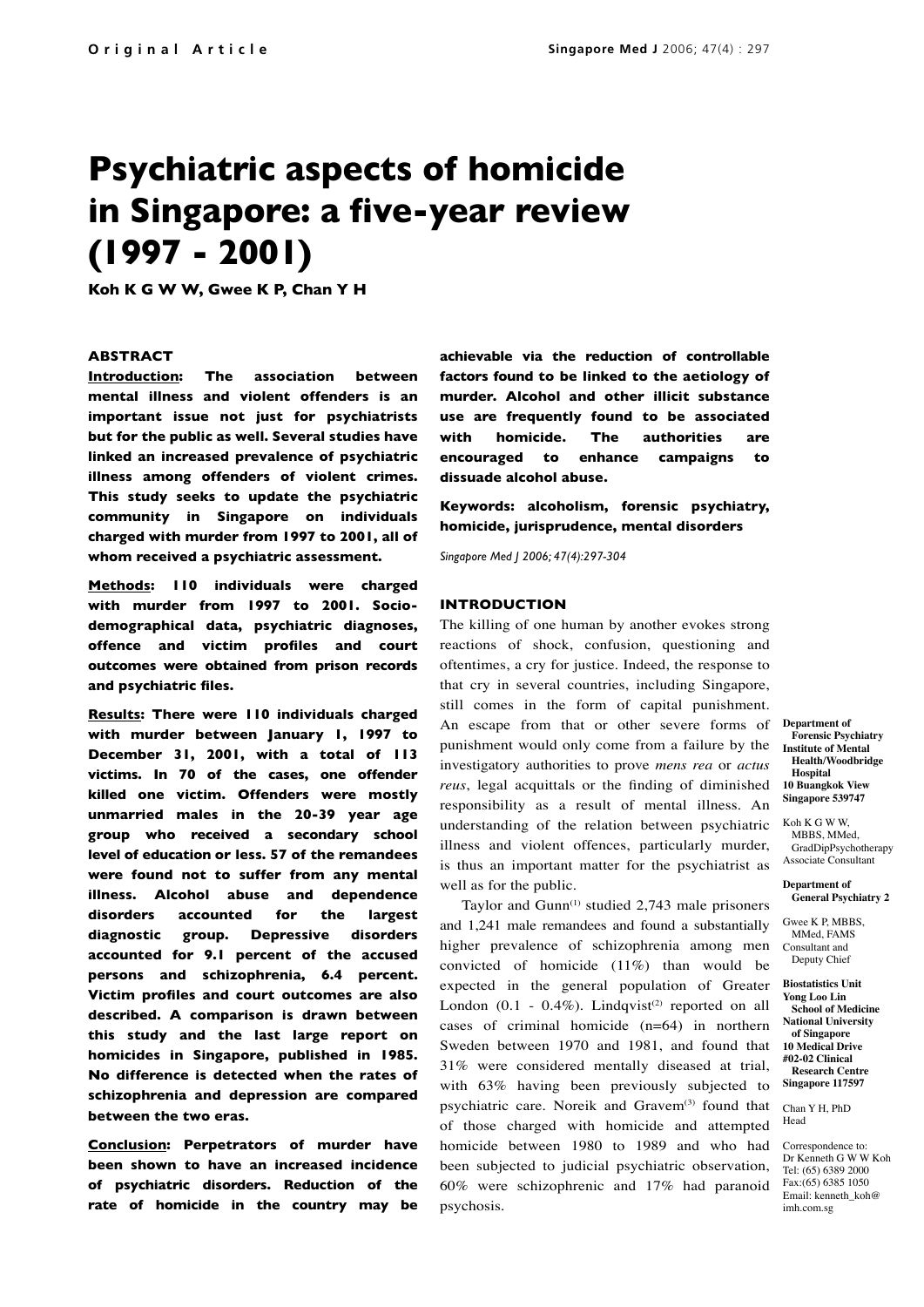Glancy and  $Regehr^{(4)}$  conducted a literature review which suggested that there was an association between schizophrenia and a variety of antisocial behaviours that include violent crime, including homicide, especially in North America. They further added that "the literature consistently shows that since the 1950s, schizophrenics have been involved in crime and arrested more frequently than the general population.... And they represent the majority of those found not guilty by reason of insanity".

The West of Scotland survey by Gillies<sup>(5)</sup> found that 18% of men and 45% of women accused of homicide had a psychiatric disorder. However, personality disorder was included as a mental illness in this study. Similarly, Wallace et  $aI^{(6)}$ found that personality disorder and substance abuse accounted for much of the relationship between mental disorder and serious criminal offending in Victoria, Australia. They concluded, somewhat differently from other researchers, that the increased offending in schizophrenia and affective illness was only modest and was often mediated by coexisting substance misuse.

The Manchester National Confidential Inquiry into Suicide and Homicide by People with Mental Illness (Shaw et al)<sup>(7)</sup> found that  $14\%$  of the 718 people convicted of homicide had been in contact with mental health services at some time and 14% of the 500 cases for whom psychiatric reports were retrieved had symptoms of mental illness at the time of the homicide. Again, the commonest diagnosis was personality disorder, with alcohol and drug misuse also being common. Asnis et al<sup>(8)</sup> reviewed studies which employed various data sources including former psychiatric inpatients, outpatients, the community, violent and homicide offenders and concluded that substance abuse (including alcohol) and antisocial personality disorder were particularly associated with an increased risk for violent/homicidal behaviours; with schizophrenia, mood disorders and anxiety disorders appearing to have somewhat greater risk than the general population, but not of the same magnitude as substance abuse and antisocial personality disorder. Eronen et al<sup>(9)</sup>, adopting a different approach, reported that schizophrenia increased the odds-ratio (OR) of homicidal violence by about eight-fold in men and 6.5 fold in women, antisocial personality disorder by over ten-fold in men and over 50-fold in women.

The last major review of homicides in Singapore and their association with psychiatric disorders was in 1985<sup>(10)</sup>. In that study, it was found that  $10.6\%$ of the 75 persons accused of homicide from 1980

to 1982 had some mental illness. In that study, personality disorder and substance abuse per se were not included as mental illnesses, as was then and still is, often the view of the Singapore Courts. The present study attempts to draw some comparison with this previous work and seeks to ascertain if the rates of mental illness in homicide offenders have changed over the past 20 years.

# **METHODS**

All individuals who have been charged with murder in Singapore are remanded at Changi Prison Hospital or Changi Women's Prison Hospital and receive a thorough psychiatric assessment by a trained psychiatrist. The prison medical and psychiatric records and nominal rolls of all those charged with murder in the period January 1, 1997 to December 31, 2001 were examined. The following data were obtained:

# **The offender**

- 1. Demographical data.
- 2. Personal history including past psychiatric history, past history of violence, forensic history, substance abuse history, recent stressors.
- 3. Present psychiatric history including diagnosis(es), symptoms and signs, alcohol and/or substance abuse in the 24 hours preceding the offence.

#### **The offence**

- 1. The number and gender of victims.
- 2. The method / weapon used in the offence.

# **The victim**

- 1. Demographical data.
- 2. The relationship of the victim to the offender.
- 3. Any substance misuse.

# **Court outcome**

- 1. Psychiatrist's opinion on soundness of mind of the offender.
- 2. Whether the defence of diminished responsibility was put forth.
- 3. Verdict.

# **RESULTS**

There were 110 individuals charged with murder between January 1, 1997 to December 31, 2001, with a total of 113 victims. In 70 of the cases, one offender killed one victim. Among those cases where the ratio of killer to victim was not 1:1, there was a group of four offenders who killed three victims: A, B, C, and D were all involved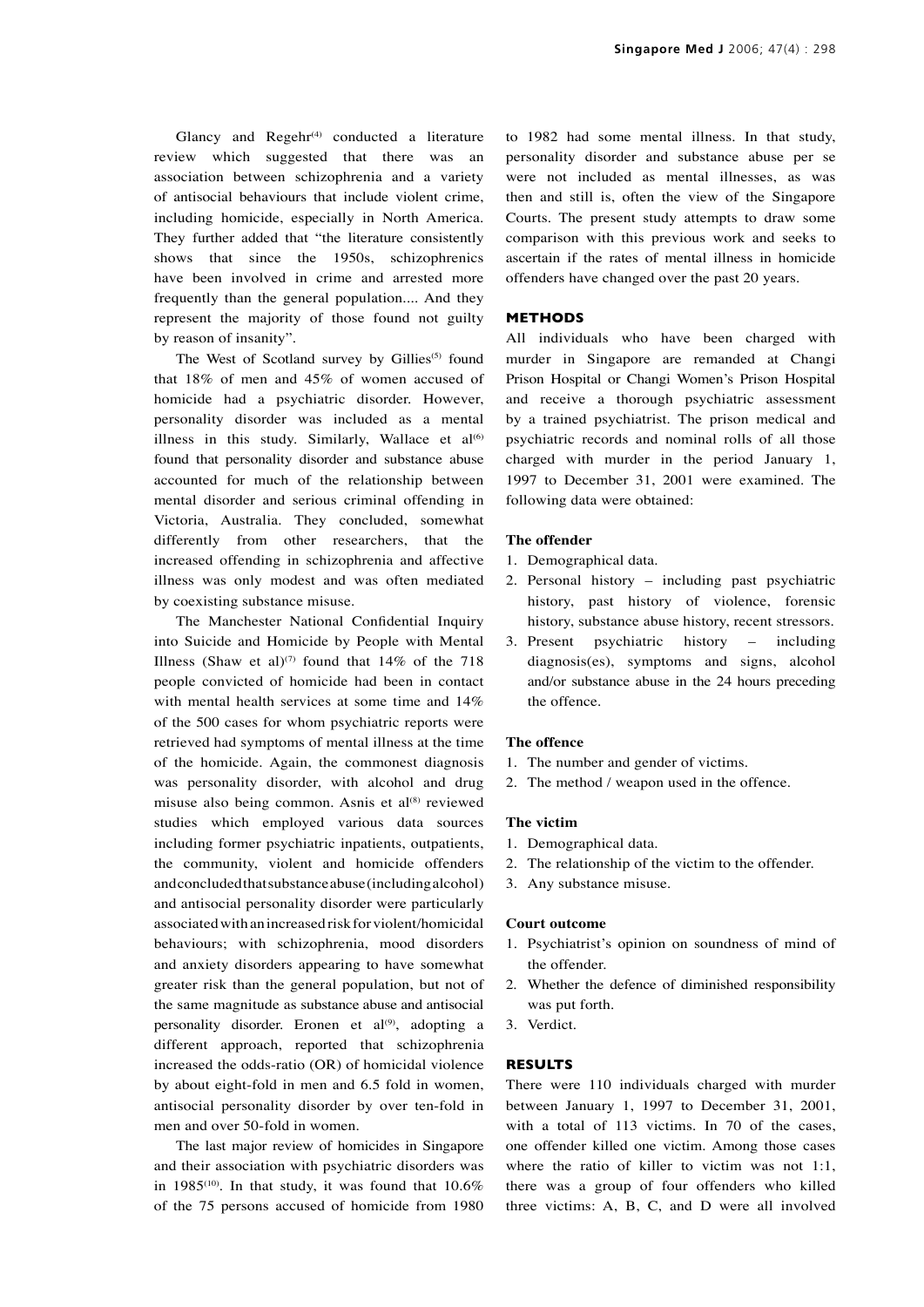in the killing of P; B and C also killed Q, and D also killed R. There was a case in which a female offender killed two victims, which were her two children. In another group, single victims were killed by two or more offenders, making 11 victims and 34 offenders in this group, some of which were clearly gang-related killings.

#### **Homicide offenders – demographics**

Males accounted for  $88.2\%$  of the sample (n=97) and females 11.8% (n=13) (p=0.006, OR=2.8, 95% CI 1.3 to 5.8) (Table I). Two-thirds of the homicide offenders were not married, with 63 (57.2%) being single, nine (8.2%) being separated or divorced and two (1.8%) being widowed. The age of the homicide offenders varied widely, with the peak being seen in the 20-39 age group, accounting for 66.3% of the offenders (n=73). Many also received a secondary school level of education or less. Of the 106 whose educational levels were recorded, 93 (87.8%) fell into this group. The others had either further vocational training or had received pre-university, polytechnic or university education.

30 (27.3%) of those remanded for murder were not Singapore citizens or permanent residents. Of these foreigners, 22 were working in Singapore, four were on a social visit pass, and five were illegal immigrants. Three of the foreigners had been in Singapore for under one month, five between one month and one year, and 19 had been here for longer than one year. The lengths of stay for three foreigners were not available. A large proportion of homicide offenders were found to be menial or unskilled workers (n=52, 47.3%), with the next largest number being jobless (n=29, 26.4%). Smaller in number were students (n=5, 4.5%), full-time national servicemen (n=3, 2.7%), skilled workers (n=19, 17.3%) and professionals  $(n=2, 1.8\%).$ 

#### **Homicide offenders – psychiatric characteristics**

A positive history of violence was found in only 44.3% (n=43) of the 97 cases where this information was available. However, a slightly higher figure of 54.8% (n=57) was obtained when the scope was widened to include a positive past forensic history, which would then take into account brushes with the law that might not have involved violence (Table II). With regard to alcohol and other substance use in the 24 hours preceding the offence, 33 (30.0%) of the homicide offenders reported alcohol use, four (3.6%) admitted to substance misuse, and three (2.7%)

| Table I. Demographical characteristics of homicide |  |
|----------------------------------------------------|--|
| offenders.                                         |  |

|                               | Number         | Percentage (%) |
|-------------------------------|----------------|----------------|
| Gender                        |                |                |
| Male                          | 97             | 88.2           |
| Female                        | 13             | 11.8           |
| <b>Marital Status</b>         |                |                |
| Single                        | 63             | 57.2           |
| Married                       | 35             | 31.8           |
| Separated/divorced            | 9              | 8.2            |
| Widowed                       | 2              | 1.8            |
| Unknown                       | ı              | 0.9            |
| Age distribution (in years)   |                |                |
| $10 - 19$                     | 12             | 10.9           |
| 20-29                         | 36             | 32.7           |
| 30-39                         | 37             | 33.6           |
| 40-49                         | 18             | 16.4           |
| 50-59                         | 4              | 3.6            |
| 60-69                         | 3              | 2.7            |
| >70                           | 0              | 0              |
| <b>Educational level</b>      |                |                |
| None                          | 2              | 1.8            |
| Primary                       | 46             | 41.8           |
| Secondary                     | 45             | 40.9           |
| Vocational                    | 3              | 2.7            |
| Pre-university                | 5              | 4.5            |
| Polytechnic                   | 5              | 4.5            |
| University                    | 0              | 0              |
| Unknown                       | 4              | 3.6            |
| <b>Occupation</b>             |                |                |
| Jobless                       | 29             | 26.4           |
| Student                       | 5              | 4.5            |
| Full-time national serviceman | 3              | 2.7            |
| Unskilled worker              | 52             | 47.3           |
| Skilled worker                | 9              | 17.3           |
| Professional                  | $\overline{2}$ | 1.8            |

had combined alcohol and illicit substance abuse. In the four remandees where the type of drug misused was listed, two took heroin, one cannabis and one, a mixture of cough mixture and sleeping tablets.

With regard to the psychiatric diagnosis or diagnoses of the remandees, 57 (51.8%) of the remandees were found not to suffer from any mental illness. Alcohol abuse and alcohol dependence disorders accounted for the largest diagnostic group, making up 16.4% (n=18) of the sample. Further, it was noted that with the homicide offenders, in cases where there was more than one diagnosis, alcohol abuse/dependence was almost invariably comorbid. If these were added to the former group with a singular diagnosis of alcohol abuse/dependence, the prevalence of homicides where the offender had an alcohol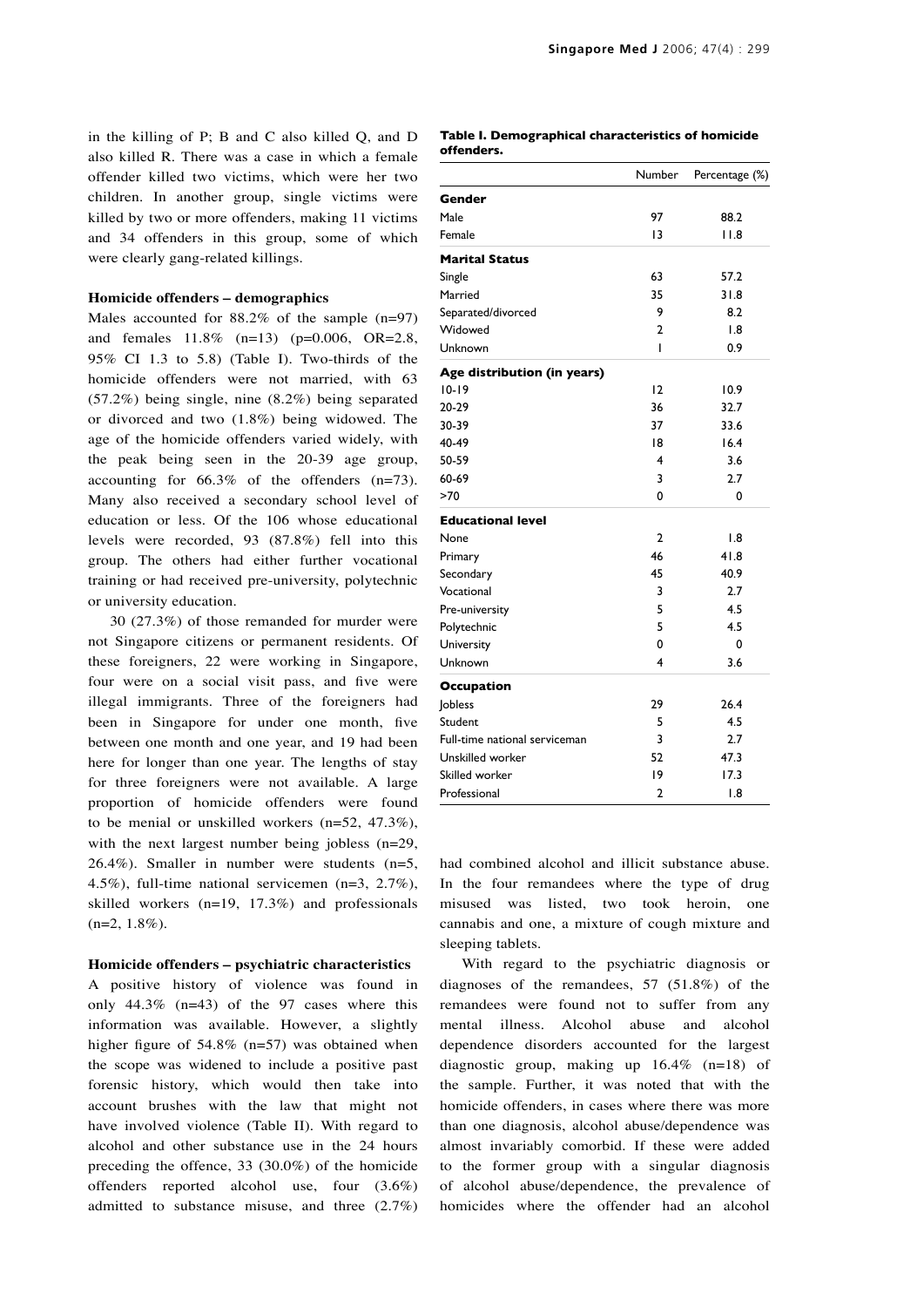|  |  | Table II. Psychiatric diagnosis of homicide offenders. |  |  |
|--|--|--------------------------------------------------------|--|--|
|--|--|--------------------------------------------------------|--|--|

|                                                       | Number | Percentage (%) |
|-------------------------------------------------------|--------|----------------|
| <b>Singular diagnosis</b>                             |        |                |
| Acute stress reactions and adjustment disorders       | 2      | 1.8            |
| Alcohol abuse/dependence                              | 18     | 16.4           |
| Antisocial personality disorder (ASPD)                | 2      | 1.8            |
| Bipolar disorder                                      |        | 0.9            |
| Borderline personality disorder                       |        | 0.9            |
| Delusional disorder (persecutory type)                |        | 0.9            |
| Depression                                            |        | 8.2            |
| Mild mental retardation                               |        | 0.9            |
| Intermittent explosive disorder                       |        | 0.9            |
| Other substance abuse                                 | 3      | 2.7            |
| Schizophrenia                                         | 6      | 5.5            |
| <b>Comorbid diagnoses</b>                             |        |                |
| Alcohol abuse/dependence and mild mental retardation  |        | 0.9            |
| Alcohol abuse/dependence and other substance abuse    | 3      | 2.7            |
| Alcohol abuse/dependence and ASPD                     |        | 0.9            |
| Alcohol abuse/dependence and depression               |        | 0.9            |
| Alcohol abuse/dependence and schizophrenia            |        | 0.9            |
| Delusional disorder (persecutory type) and depression |        | 0.9            |
| <b>No mental illness</b>                              | 57     | 51.8           |
| Total                                                 | 110    | 100            |

### **Table III. Characteristics of homicide victims.**

|                                 | Number          | Percentage (%)   |
|---------------------------------|-----------------|------------------|
| Gender                          |                 |                  |
| Male                            | 73              | 64.6             |
| Female                          | 40              | 35.4             |
| Age distribution (in years)     |                 |                  |
| 10                              | 6               | 5.3              |
| $10-19$                         | 24              | 21.2             |
| 20-29                           | 16              | 14.2             |
| 30-39                           | 16              | 14.2             |
| 40-49                           | 16              | 14.2             |
| 50-59                           | $\overline{13}$ | 11.5             |
| 60-69                           | 8               | 7.1              |
| >70                             | 8               | 7.1              |
| Unknown                         | 6               | 5.3              |
| <b>Method of being killed</b>   |                 |                  |
| <b>Blunt instrument</b>         | 35              | 31.0             |
| Gunshot                         | $\mathbf{2}$    | $\overline{1.8}$ |
| Sharp instrument                |                 |                  |
| (stabbed or slashed)            | 52              | 46.0             |
| Sharp + blunt instrument        | 7               | 6.2              |
| Sharp instrument + other method | 4               | 3.5              |
| Other method                    | 13              | 11.5             |
| <b>Relationship to offender</b> |                 |                  |
| Spouse                          | $\overline{7}$  | 6.2              |
| Relative                        | 19              | 16.8             |
| Child (<12 yrs old)             | 4               | 3.5              |
| Acquaintance/friend             | 28              | 24.8             |
| Opposing gang member            | 20              | 17.7             |
| Colleague                       | $\overline{13}$ | I I.5            |
| Stranger                        | 16              | 14.2             |
| Others                          | 6               | 5.3              |

abuse or dependence disorder would rise to 25 (22.7%). If, in turn, the individuals who abused substances aside from alcohol were added to this latter set, the proportion of homicides where the alleged offender had some sort of substance abuse/ dependence disorder would now be 25.4% (n=28).

Depressive disorders accounted for the next highest number of homicide offenders with a psychiatric illness, with ten (9.1%) of the accused persons being so diagnosed. Schizophrenia was, perhaps surprisingly, under-represented. Only seven (6.4%) were found to suffer from this, one of whom had a comorbid alcohol abuse/dependence disorder. An additional two (1.8%) were found to have a delusional disorder of the persecutory type. No other sub-type of delusional disorders was found in this sample. Even more remarkable was the lack, in this sample, of individuals diagnosed to have a personality disorder. Only one person was found to have a borderline personality disorder and three diagnosed as having anti-social personality disorder (including one who had a comorbid alcohol abuse/dependence disorder). Possible reasons for this are discussed later. Only one of the accused persons was found to have mental retardation.

Of the 17 individuals who were found to suffer from psychotic symptoms, the most common symptom was the presence of persecutory delusions, which were present in 12 (70.6%) cases. Nine (52.9%) reported auditory hallucinations,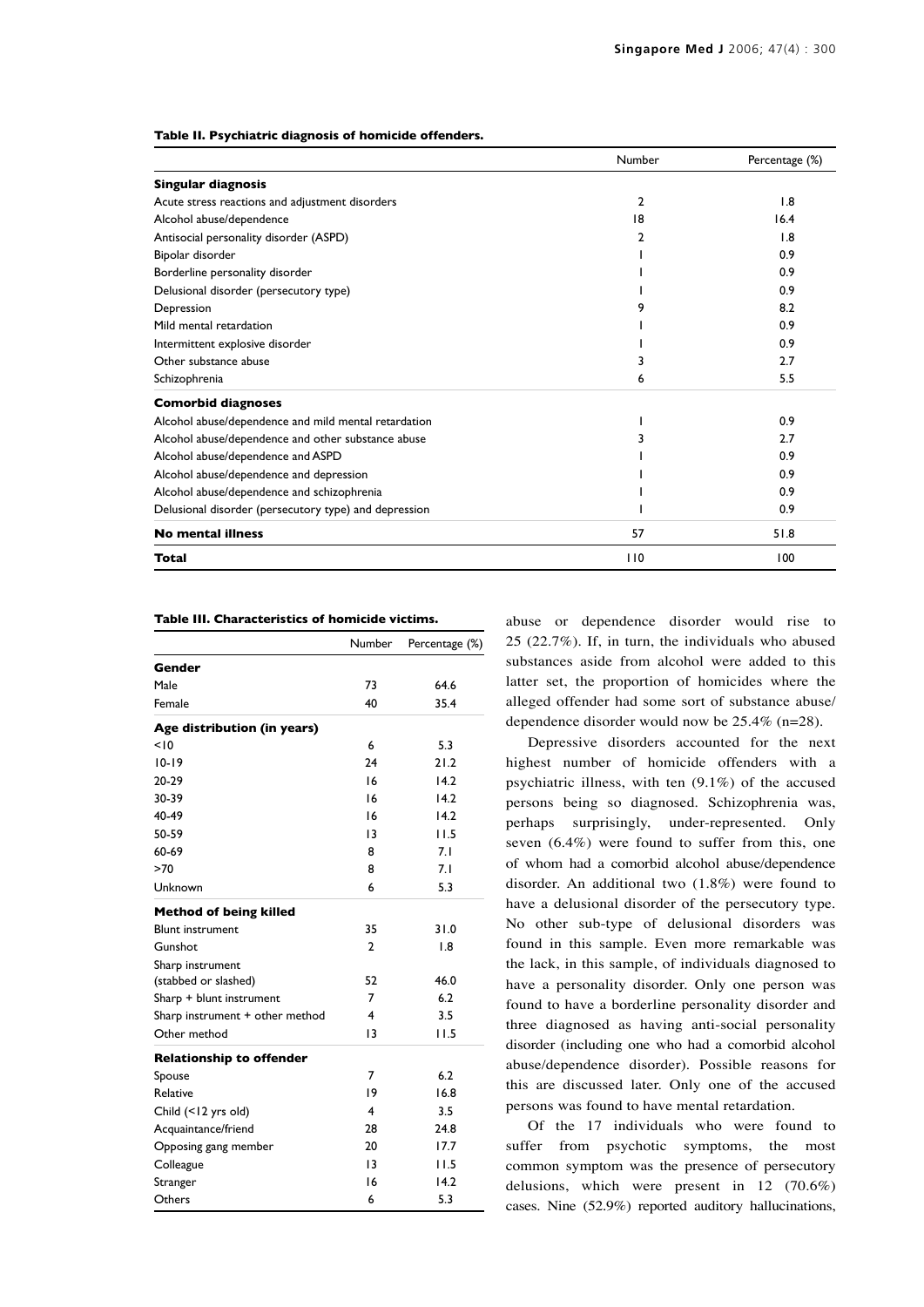but in only one of these were they of the command type. Passivity and morbid jealousy were less common, with only two (11.8%) each reporting their presence. The association between the act of homicide followed by attempted suicide was rare. Only eight (7.2 %) cases were found.

# **Homicide victims – characteristics**

In terms of the murder victim's relationship to the offender (Table III), being an opposing gang member posed one with the highest risk of being killed. 20 (17.9%) individuals were killed in the course of gang fights. Strangers were not spared, with this group making up the next highest number of victims (n=16, 14.3%). Spouses, however, appeared less likely to fall victim compared to friends, acquaintances or other first degree relatives, with only seven (6.3%) victims being spouses of the offenders.

The age distribution of the homicide victims was widely spread. There was a peak in the teenage years of 10-19, but numbers remained high till past the 50-59 year age group. Males were almost twice as likely to be killed compared to females, with 73 (64.6%) male victims, compared to 40 (35.4%) female victims. 82 (77.4%) of the victims were Singapore citizens/permanent residents, while 24 (22.6%) were foreigners. The nationalities of seven victims were unknown.

One-quarter (n=28, 25.9%) of the victims were found to have consumed alcohol within the 24 hours preceding the murder, while two (1.9%) were positive for having consumed illicit drugs within the same time period. Most of the victims were killed by stabbing or slashing with sharp instruments (n=52, 46%). When dual methods of killing that included the use of a sharp instrument were added, the count rose to 63 (55.8%). Blunt trauma was the second most common method of being killed and was used by 33 (29.2%) offenders. As opposed to countries where gun laws are more liberal, only two victims were killed by gunshot, and by the same two individuals.

# **Outcomes**

Of the 110 accused persons, only three (2.7%) were assessed by the respective psychiatrists to be of unsound mind at the time of the offence. Agreement by the High Court judge with the psychiatrist's opinion regarding soundness or unsoundness of mind of the offender was present in 109 of the cases. In only one case (0.9%) did the Court disagree with the psychiatrist's opinion. The defence of diminished responsibility was found to be valid in 21 cases (19.0%) by the assessing psychiatrist. In two cases, the outcome could not be traced, but in all the rest, the Court lowered the charge. There was one case where the defence of diminished responsibility was not suggested by the psychiatrist, but the Court granted it.

The results of this study were compared with the earlier work on homicides in Singapore by Kua et al $(10)$ . An attempt was made to compare the two studies to determine if there were any differences. This was somewhat made challenging by the fewer diagnostic groups presented in the earlier work. Furthermore, it must be appreciated that diagnostic criteria would have been different (although only minimally) in the two periods where the studies took place. Also, personality disorders were not considered as mental illnesses in the 1985 paper. What emerged though was that the prevalence of schizophrenia was not markedly different in the two studies, with 4.7%  $(n=3)$  in the 1985 study and 5.5%  $(n=6)$  in the present study (p=1.0). Depression seemed to be more greatly represented in this present work, with nine  $(8.1 \%)$  cases being found in this study compared with two (3.1%) cases being detected in the 1980-1982 cohort. However, statistical significance was not detected when the two samples were compared with regard to depression  $(p=0.322)$ .

## **DISCUSSION**

This study covers a five-year period, the longest of any study on homicide in Singapore. The sample size is large and comparable to sizes reported in other studies on homicide published in the international literature. There has been little or no big scale research on this important area of homicide and mental illness in Singapore and indeed the Southeast Asian region. The results will be important in attempts to reduce the homicide rates by means of controlling of risk factors identified in this paper, for instance by curbing alcohol and substance abuse. The study also lends weight to the ongoing bid to destigmatise psychiatric patients. The common fallacy that most killers are mentally ill is debunked in this study. Further, a comparison between this and the 1982 study on homicide in Singapore show that the rates of schizophrenics who commit homicide here have not changed.

One of the main limitations of this work is that the data was collected retrospectively. This was a requirement of the Prison Authorities, as they had deemed that it would have been inappropriate to have access to and publish work on offenders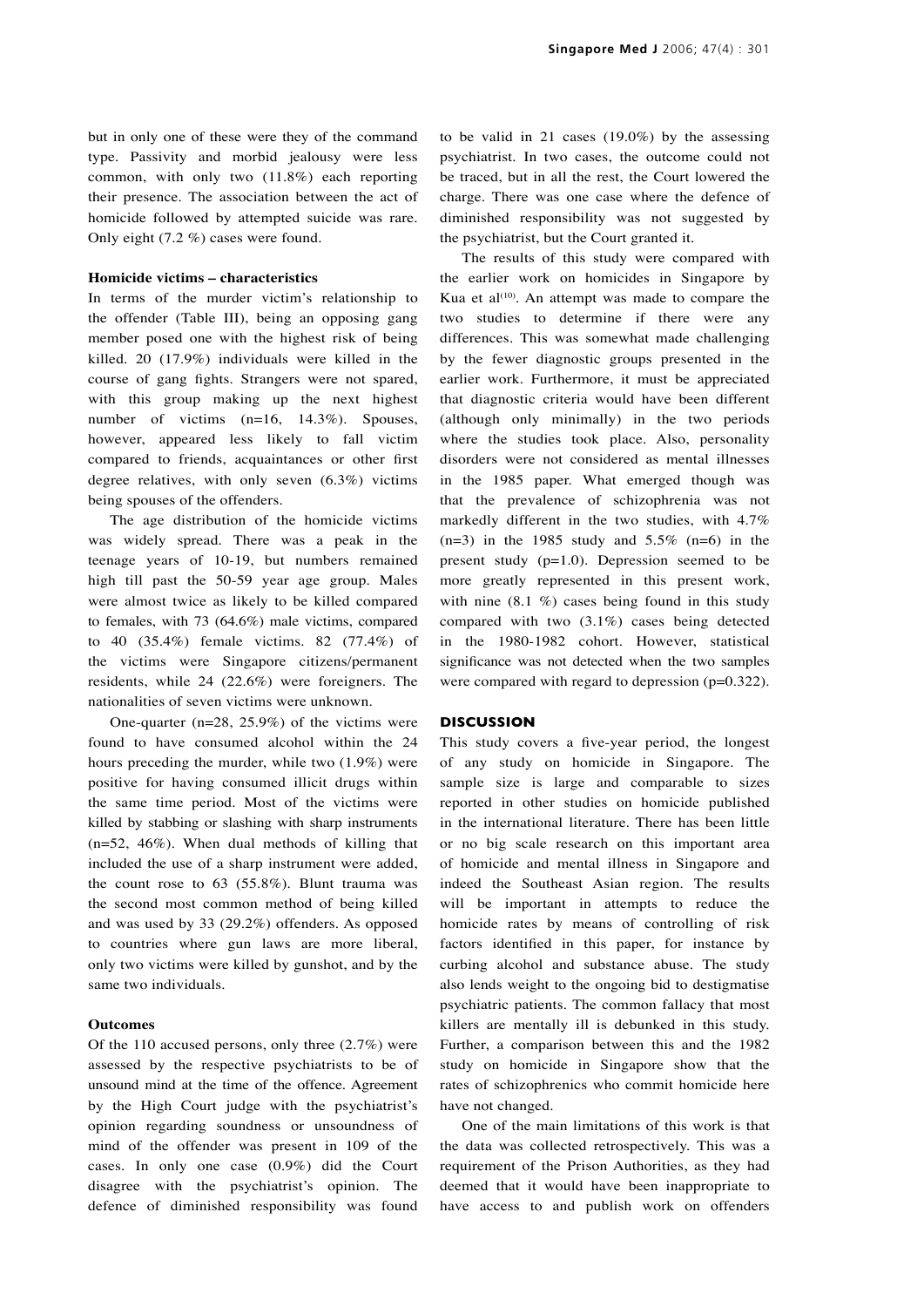| Table IV. Proportions of unsolved homicides in |  |
|------------------------------------------------|--|
| Singapore.                                     |  |

| Year | % homicides unsolved |
|------|----------------------|
| 1997 | 48.4                 |
| 1998 | 51.4                 |
| 1999 | 47.5                 |
| 2000 | 34.1                 |
| 2001 | 27.3                 |

whose cases had not completely run their course. Oftentimes, retrials and appeals would take months to years and any interview of prisoners only at that point in time, would have been perhaps even more inaccurate, compared to the present method of case note review, due to the great separation in time between offence and interview.

Countering this effect of a potential lack of information was the necessarily thorough manner in which the cases were assessed by the psychiatrists. Being aware that a conviction of murder would lead to the death penalty, the psychiatrists were extremely complete and detailed in their assessments. Only the prison psychiatrist, designated forensic psychiatrists from the Institute of Mental Health's Department of Forensic Psychiatry or other psychiatrists of consultant grade and above from the Institute of Mental Health were assigned to assess the homicide cases. Further, the Chief of Department and the Medical Director would vet the forensic reports, all these thereby maintaining strict standards of diagnosis and assessment.

Being a retrospective study and because there was no research intention when the accused persons were originally seen by the psychiatrists, no formal application of diagnostic instruments were employed at the time of the assessments. However, close scrutiny of the case notes revealed that the DSM-IV or ICD-10 criteria were applied closely and the final diagnosis complied with these criteria. The fact that the psychiatrist would have had to back up their diagnosis in Court and the fact that the Singapore Courts are also familiar with these two diagnostic systems would have made the psychiatrists employ these particular diagnostic systems and apply these criteria meticulously.

As with any other study that has been conducted on homicide and its relation to mental illness, the samples obtained only reflect those who have actually been apprehended and are thus appearing before the interviewer. All these studies, including this present one, are thus limited by the rate of unsolved cases. Interpol publishes the rates of unsolved homicides through the years<sup>(11)</sup>. While improving through the years, it is easily seen that a large proportion of homicide offenders go uncaught (Table IV). It is thus necessary to consider the possibility that the increased incidence of homicide being committed by mentally-ill individuals actually reflects that these individuals are simply being caught more easily, while the non-mentally incapacitated perpetrators escape apprehension. Similarly, foreigners may be arrested more often than locals as the former may have fewer resources in avoiding capture.

In the same light, this may also be a reason as to why so few homicide offenders with higher levels of education have been found. Perhaps they have been more intellectually capable of concealing evidence and evading capture. Granted though, an alternative reason for there being relatively fewer more highly educated homicide offenders may simply be that these individuals are better able to solve problems through enhanced communication and weighing alternatives, handling interpersonal problems more effectively and thus be less prone to strike out physically.

Demographically speaking, homicide offenders appeared most likely to be unmarried males in the 20-39 year age group, with a secondary school or lower level of education and either working in a menial or unskilled job, or jobless. At higher risk too were foreigners. Rather disturbing was the lack of a history of violence in a large proportion of homicide offenders. It suggests that the majority of homicides cannot be predicted with ease and shows up the difficulties faced by psychiatrists who have been called upon to assess risk of dangerousness.

Schizophrenia was over-represented in the study group (6.4%) compared to the general population. This is in agreement with other large-scale studies such as the ones by Taylor and Gunn<sup>(1)</sup>, and Glancy and Regehr<sup>(4)</sup>. It differs, however, in the degree of the excess; Taylor and Gunn, for instance, found a prevalence of 11%. What this study more closely accurately reproduces though, is the local prevalence, with a rate of 4.7 % of the 1985 study by Kua et al<sup>(10)</sup> being diagnosed with schizophrenia. By far though, the prevalence of schizophrenia is much lower than the percentage of homicide offenders found not to have any mental illness, underscoring the truth that a person is more likely to be killed by someone without any psychiatric illness.

As with the studies by Wallace et al<sup>(6)</sup>, Shaw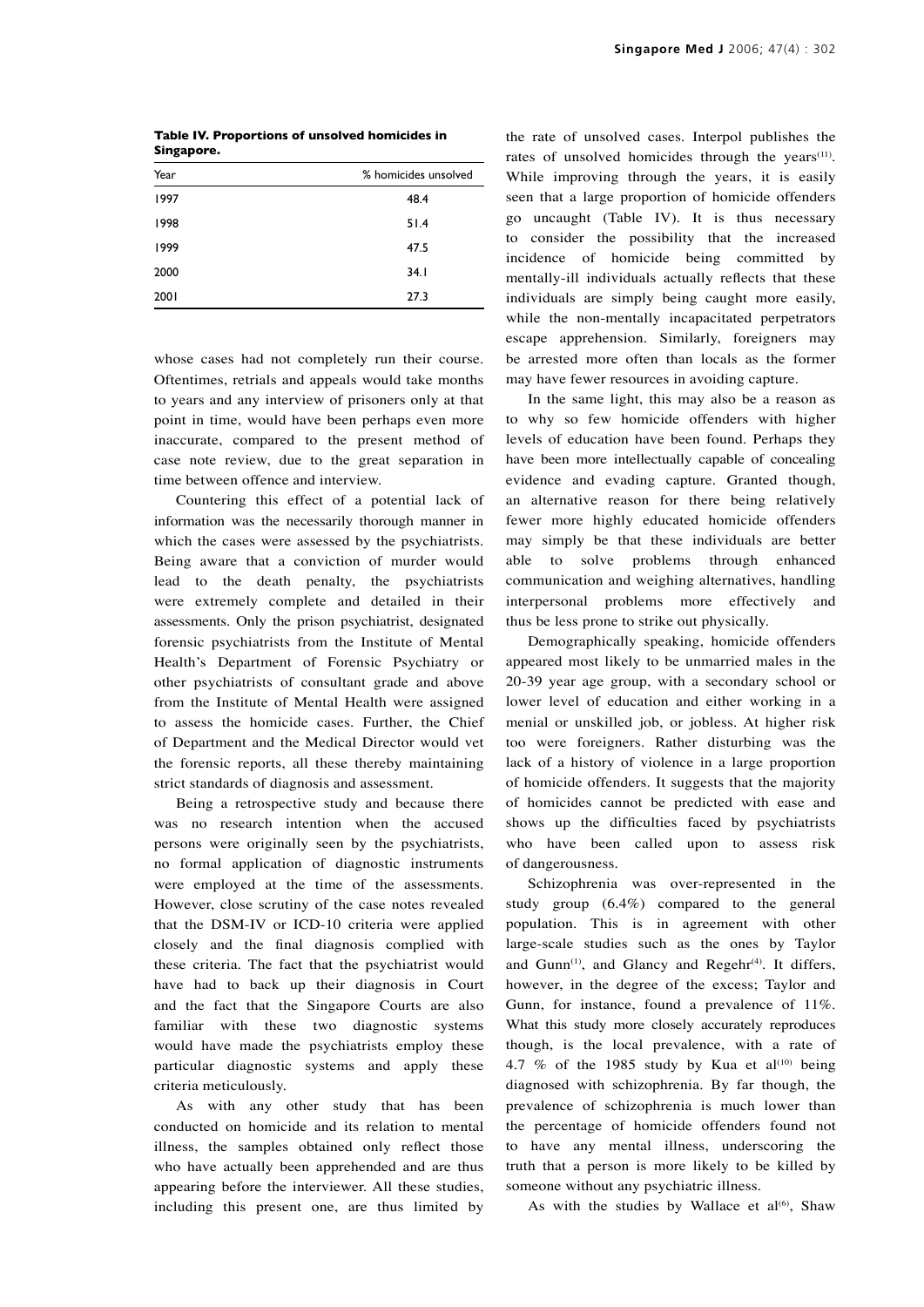et al $(7)$ , and Asnis et al $(8)$ , this study detected a large proportion of homicide offenders who had consumed alcohol or abused other substances in the 24 hours preceding the offence. One-quarter (25.4%) of the homicide offenders in this study had some sort of alcohol/substance abuse or dependence disorder. The local results also reinforced the point that such disorders were more prevalent in association with homicide than the affective and psychotic disorders, as emphasised in the three studies quoted above.

Contrary to the same three studies which found an increased rate of alcohol/substance abuse or dependence and homicide, ie those of Wallace et al<sup>(6)</sup>, Shaw et al<sup>(7)</sup> and Asnis et al<sup>(8)</sup>, which also reported high rates of personality disorders in their offenders, a striking finding in this study was the lack of diagnoses of such Axis II disorders in this set of homicide offenders. This may possibly be explained by the manner in which persons with personality disorder are viewed by the Singapore Courts, which generally do not uphold such diagnoses to have any merit in diminishing one's responsibility in a murder. Indeed, it is likely the perception of many psychiatrists that the Singapore Courts in fact hold the converse view, such that a diagnosis of a personality disorder might possibly even disadvantage the accused rather than mitigate him. Particularly since Singapore metes out capital punishment for those convicted of murder, many psychiatrists might then prefer not to diagnose accused persons with this class of disorder unless the diagnosis is blatantly obvious.

Characteristics which accorded one with the highest risk of becoming a homicide victim included the male sex, being in the teenage age group and being a member of an opposing gang. As with the offender group, alcohol and drug consumption, within the 24 hours before the offence, was found in a large proportion of victims (25.9%).

Psychiatrically speaking, the only reasons a person who has killed another may escape capital punishment are either an acquittal on the grounds of unsoundness of mind or from diminished responsibility. The legal concept of unsoundness of mind is enshrined in Section 84 of our Penal Code. This states that "Nothing is an offence which is done by a person who, at the time of doing it, by reason of unsoundness of mind, is incapable of knowing the nature of the act, or that he is doing what is either wrong or contrary to law." This generally applies to cases where the individual is so severely psychotic that he is incapable of being aware of his actions or that they are wrong.

For instance, an individual deluded that the victim was about to kill him and lashed out lethally in "self-defence" would be acquitted on this ground. However, it does not imply therefore that all psychotic individuals will qualify for this defence, for even while acutely psychotic, they may be aware of their actions and that such actions are wrongful. Strict adherence to this principle would thus actually give rise to the low numbers of psychotic individuals who qualify for this defence, as this study has demonstrated, as most psychotic individuals, even while acutely relapsed, maintain a fair awareness of their actions and are able to judge right from wrong.

Perhaps somewhat surprisingly would be the fact that individuals without any mental illness who kill, such as those in an epileptic automatism, may also qualify for this defence. This is because the section does not explicitly mention a requirement for mental illness or disease of mind. Whatever the origin of the unsoundness of mind though, such a finding results in confinement in the Institute of Mental Health. Release is only upon recommendation by the Board of Visitors to the Institution.

A psychotic individual is more likely to qualify for the defence of diminished responsibility. This is only applicable to the offence of murder and not to other capital offences such as drug trafficking. Exception 7 to Section 300 of the Penal Code states that "Culpable homicide is not murder if the offender was suffering from such abnormality of mind (whether arising from a condition of arrested or retarded development of mind or any inherent causes or induced by disease or injury) as substantially impaired his mental responsibility for his acts or omissions in causing the death or being a party to causing the death".

The last major local study on homicide offenders by Kua et al $(10)$  was conducted 20 years ago. A comparison of the cases then and now, show that schizophrenia is over-represented in homicide offenders compared with the general population, but the degree of this appears to have remained fairly unchanged. Depression seemed initially to make up a greater proportion in this study compared to the 1980-1982 cohort. However, this did not stand up to statistical comparison and there was no significant difference. This seems to replicate the findings of Taylor and Gunn  $(1999)^{(12)}$ who found little fluctuation in the numbers of people with a mental illness committing criminal homicide in a 38-year period from 1957 to 1995.

In conclusion, homicide is perhaps the most